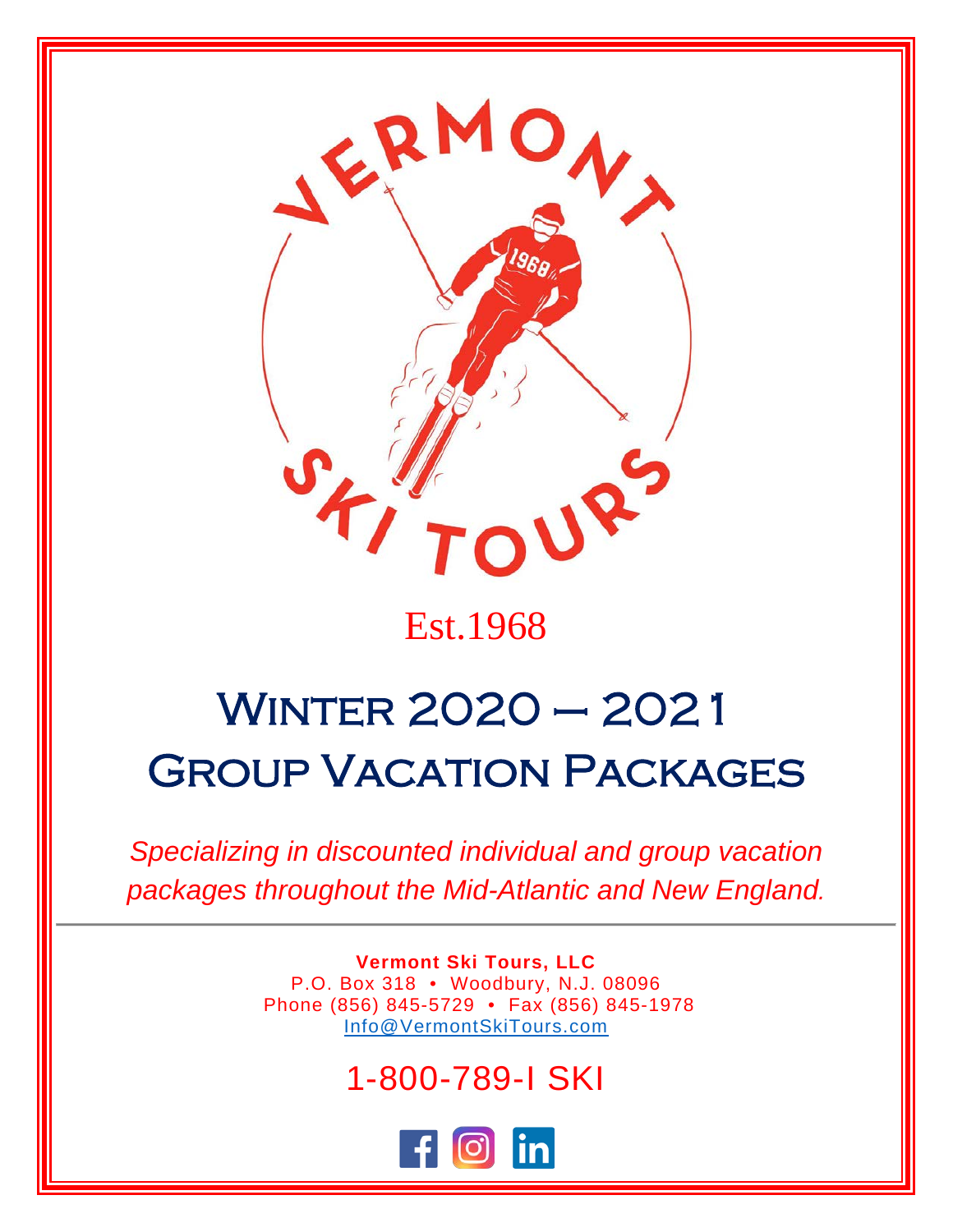Dear Skiers and Snowboarders,

This winter Vermont Ski Tours is celebrating its 54th season! Since 1968, we have hosted hundreds of thousands of skiers and snowboarders on their adventure to the slopes of Vermont. While a lot has changed in the last 50+ years, our passion for skiing remains stronger than ever.

As the oldest ski tour operator in the United States, we have spent the last five decades perfecting the art of the perfect ski vacation. A single phone call to VST can confirm your bus transportation, lodging, meals, and lift tickets. By combining these amenities together, with our years of expertise, we are able to provide our clients with both the most seamless and cost effective travel experience.

In partnership with Vermont ski areas, hotels, restaurants, and transportation companies, we design our trips with you in mind. This season we will be offering multiple programs to seven major ski areas in Vermont including: Mount Snow, Stratton, Okemo, Killington, Bromley, Sugarbush and Stowe.

In addition to our standard packages listed below, we offer unlimited options of custom trips designed to fit any group or budget. Just give us a call.

We hope you are as excited about the upcoming ski season as we are!

See you on the slopes,

Pete Campana

President & Founder Vermont Ski Tours, LLC

#### Early/Late Season Discounts | Value Weekends | Holiday Pricing

| December 2020 |    |    |    |    |    |    |  |  |
|---------------|----|----|----|----|----|----|--|--|
| Su            | Mo | Tu | We | Th | Fr | Sa |  |  |
|               |    |    | 2  | 3  |    | 5  |  |  |
| 6             |    | 8  | 9  | 10 | 11 | 12 |  |  |
| 13            | 14 | 15 | 16 | 17 | 18 | 19 |  |  |
| 20            | 21 | 22 | 23 | 24 | 25 | 26 |  |  |
| <b>27</b>     | 28 | 29 | 30 | 31 |    |    |  |  |

#### February 2021

| Su | Mo | Tu | We | <b>Th</b> | Fr | Sa |
|----|----|----|----|-----------|----|----|
|    | 1  | 2  | 3  | 4         | 5  | 6  |
| 7  | 8  | 9  | 10 | 11        | 12 | 13 |
| 14 | 15 | 16 | 17 | 18        | 19 | 20 |
| 21 | 22 | 23 | 24 | 25        | 26 | 27 |
| 28 |    |    |    |           |    |    |

#### January 2021

| $J$ unuury avaa |                |    |    |           |             |                |  |
|-----------------|----------------|----|----|-----------|-------------|----------------|--|
| Su              | Mo             | Tu | We | <b>Th</b> | Fr          | Sa             |  |
|                 |                |    |    |           | $\mathbf 1$ | $\overline{2}$ |  |
| 3               | $\overline{4}$ | 5  | 6  | 7         | 8           |                |  |
| 10              | 11             | 12 | 13 | 14        | 15          | 16             |  |
| 17              | 18             | 19 | 20 | 21        | 22          | 23             |  |
| 24              | 25             | 26 | 27 | 28        | 29          | 30             |  |
| 31              |                |    |    |           |             |                |  |

#### March 2021

| Su | Mo | Tu | We | Th | Fr | Sa |
|----|----|----|----|----|----|----|
|    |    | 2  | 3  | 4  | 5  | 6  |
|    | 8  | 9  | 10 | 11 | 12 | 13 |
| 14 | 15 | 16 | 17 | 18 | 19 | 20 |
| 21 | 22 | 23 | 24 | 25 | 26 | 27 |
| 28 | 29 | 30 | 31 |    |    |    |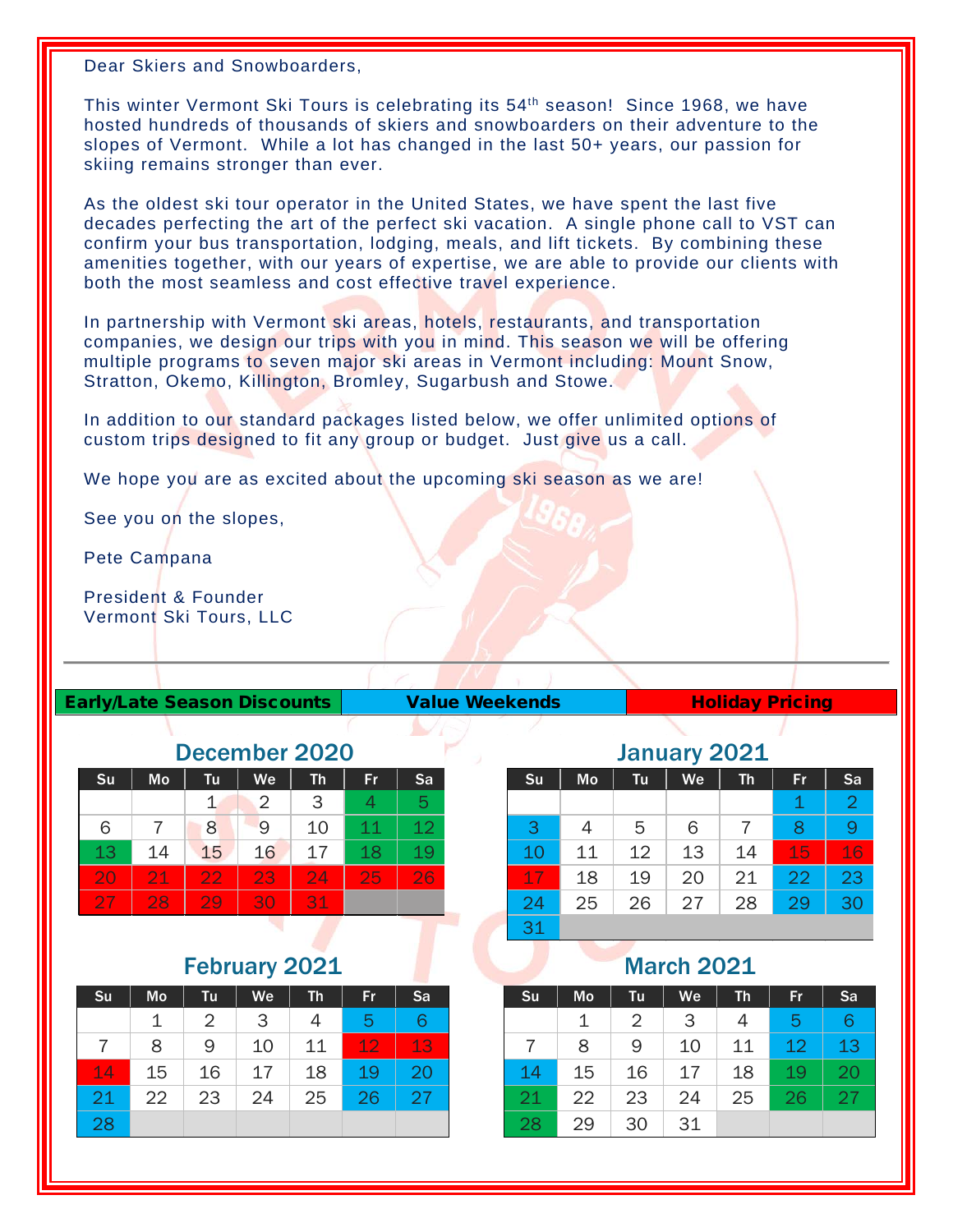### Winter 2020 – 2021 Group Vacation Packages Charter Bus Trips

#### **TRIP # 1. MOUNT SNOW, VT**

Snow Lake Lodge at Mount Snow, Vt. Cost Per Person: *\$320.00 Quad • \$340.00 Triple • \$390.00 Double* Trip Includes: Round trip charter bus transportation, 2 nights lodging, 2 days breakfast, and 2 day lift ticket.

#### **TRIP # 2. MOUNT SNOW, VT**

Hampton Inn in Bennington, Vt. Cost Per Person: *\$300.00 Quad • \$320.00 Triple • \$370.00 Double* Trip Includes: Round trip charter bus transportation, 2 nights lodging, 2 days breakfast, 2 day lift ticket, and pizza dinner Saturday night.

#### **TRIP # 3. STRATTON, VT**

Black Bear Lodge at Stratton, Vt. Cost Per Person: *\$400.00 Quad • \$435.00 Triple • \$510.00 Double* Trip Includes: Round trip charter bus transportation, 2 nights lodging, 2 days breakfast, and 2 day lift ticket.

#### **TRIP # 4. STRATTON, VT**

Hampton Inn in Manchester, VT Cost Per Person: *\$315.00 Quad • \$340.00 Triple • \$385.00 Double* Trip Includes: Round trip charter bus transportation, 2 nights lodging, 2 days breakfast, 2 day lift ticket, and pizza dinner Saturday night.

#### **TRIP # 5. STRATTON & BROMLEY**

Hampton Inn in Manchester, VT Cost Per Person: *\$310.00 Quad • \$330.00 Triple • \$370.00 Double* Trip Includes: Round trip charter bus transportation, 2 nights lodging, 2 days breakfast, 1 day lift ticket to Stratton and 1 day lift ticket to Bromley, and pizza dinner Saturday night.

#### **TRIP # 6. OKEMO, VT**

Hampton Inn in Rutland, VT Cost Per Person: *\$350.00 Quad • \$380.00 Triple • \$440.00 Double* Trip Includes: Round trip charter bus transportation, 2 nights lodging, 2 days breakfast and 2 day lift ticket.

*Optional:* \$20 dinner voucher on Saturday night to your choice of the Ground Round or Denny's.

#### **TRIP # 7. OKEMO, VT**

Comfort Inn in Rutland, VT

Cost Per Person: *\$320.00 Quad • \$330.00 Triple • \$365.00 Double*

Trip Includes: Round trip charter bus transportation, 2 nights lodging, 2 days breakfast, and 2 day lift ticket.

*Optional:* \$20 dinner voucher on Saturday night to your choice of the Ground Round or Denny's.